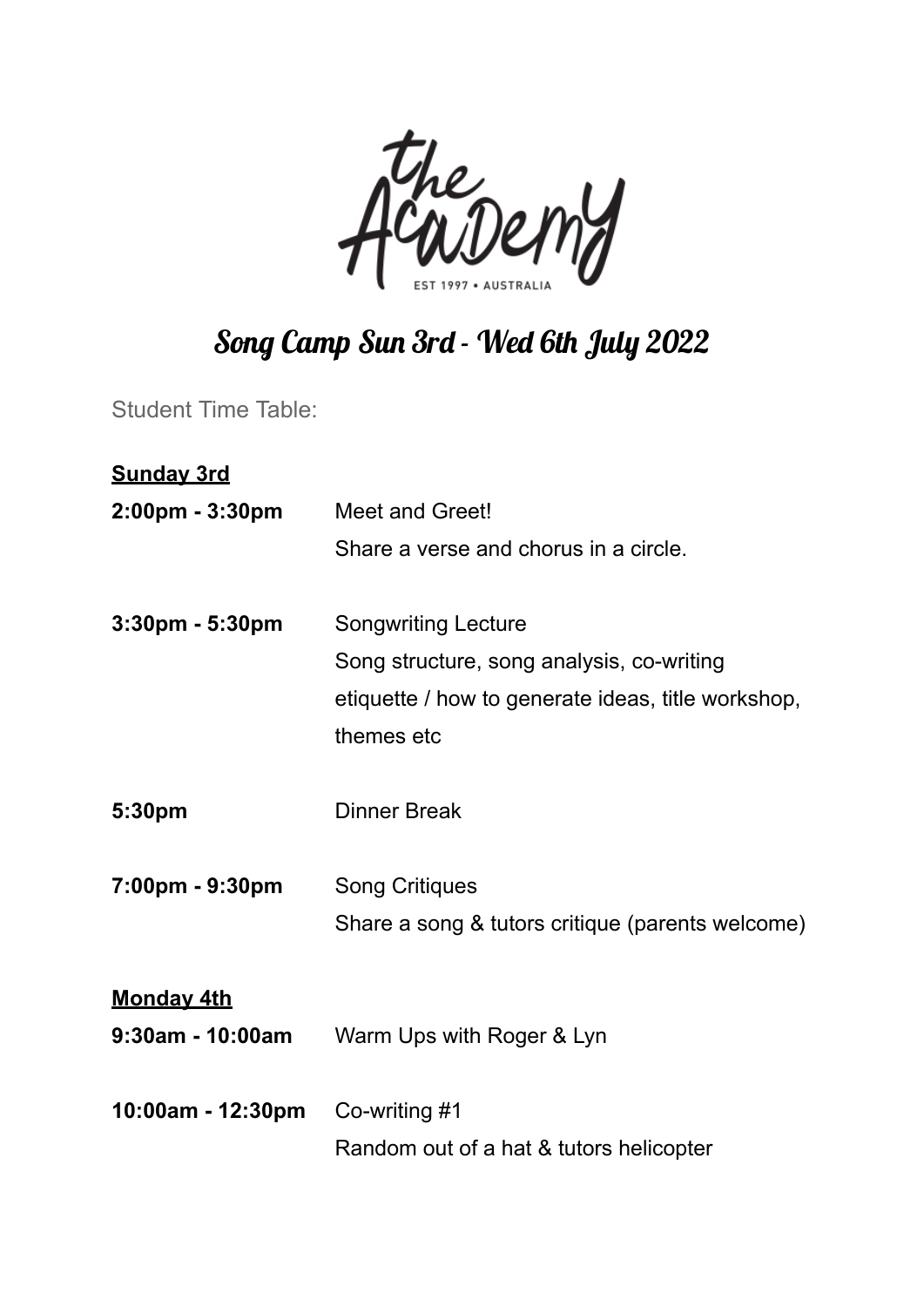| 12:30pm                                | Lunch Break                                                                    |
|----------------------------------------|--------------------------------------------------------------------------------|
| $2:00 \text{pm} - 4:00 \text{pm}$      | Co-writing #2<br>Choose partner/s & tutors helicopter                          |
| $4.15 \text{pm} - 5:30 \text{pm}$      | <b>Guitar Feels Roger and Lyn</b>                                              |
| 5:30pm                                 | <b>Dinner Break</b>                                                            |
| 7:00pm - 9:30pm                        | Campfire Session #1<br>Share songs that have been written (parents<br>welcome) |
| <u>Tuesday 5th</u><br>9:30am - 10:00am | Warm Ups with Roger & Lyn                                                      |
| 10:00am - 11:30am                      | Speed, Melody and Metre workshop<br>Get results fast!                          |
| 11:45am - 12:30pm                      | Co-writing #3<br>Choose partner/s & tutors helicopter                          |
| 12:30pm                                | Lunch Break                                                                    |
| $2:00 \text{pm} - 3:00 \text{pm}$      | Co-writing #3 continued.                                                       |
| $3:30 \text{pm} - 5.30 \text{pm}$      | Co-writing #4<br>Random out of a hat & tutors helicopter                       |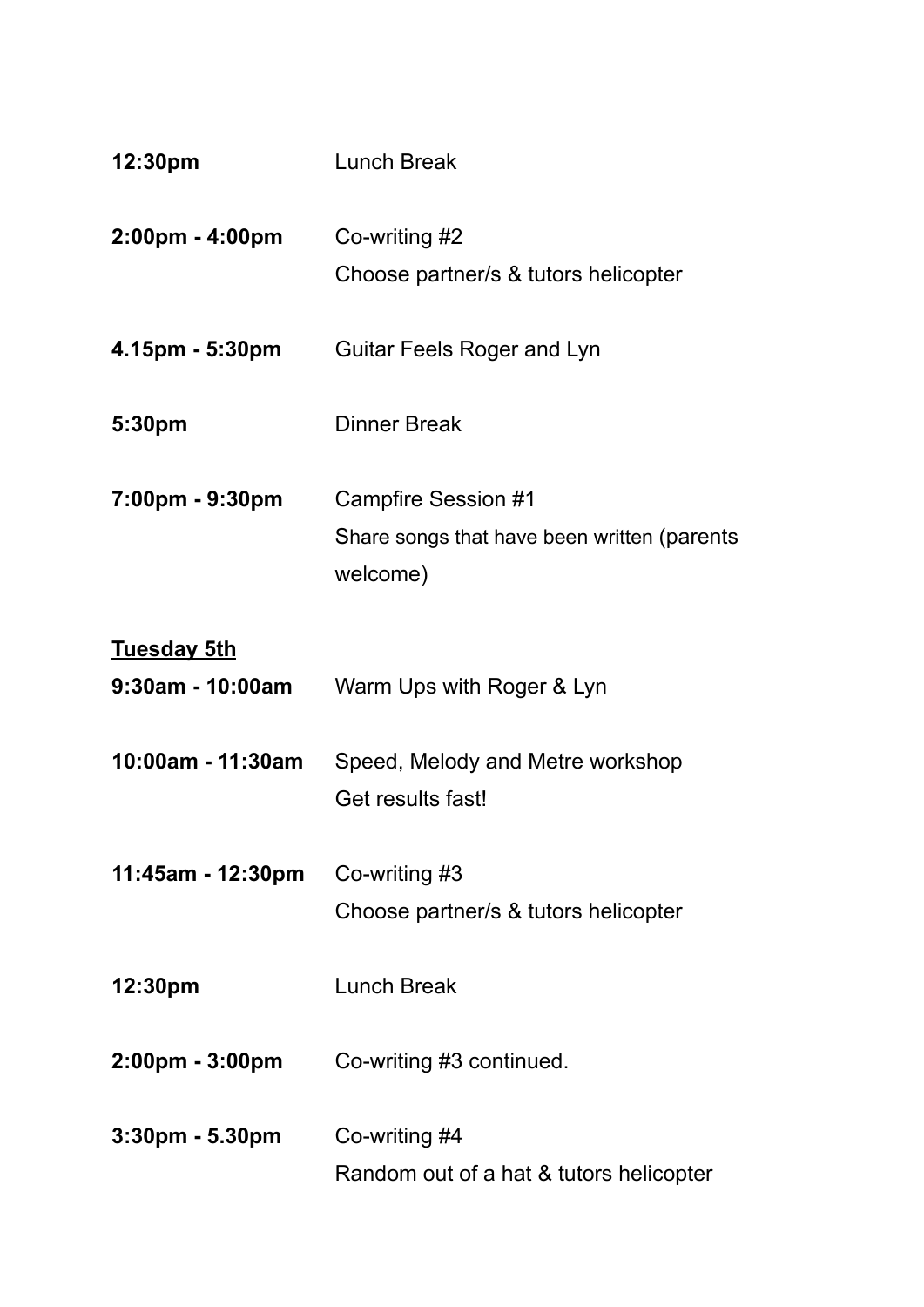| 5:30pm               | <b>Dinner Break</b>                                                            |
|----------------------|--------------------------------------------------------------------------------|
| 7:00pm - 9:30pm      | Campfire Session #2<br>Share songs that have been written (parents<br>welcome) |
| <b>Wednesday 6th</b> |                                                                                |
| 9:30am - 10:00am     | Warm Ups with Roger & Lyn                                                      |
| 10:00am - 12:30pm    | Co-writing session #5                                                          |
|                      | Final editing / finish co-writes                                               |
|                      | <b>Recording Song Demos</b>                                                    |
| 12:30pm              | <b>Lunch Break</b>                                                             |
| 1:30pm - 3:00pm      | Co-writing session #6                                                          |
|                      | Final editing / finish co-writes                                               |
|                      | <b>Recording Song Demos</b>                                                    |
| 3:30pm - 5:00pm      | <b>Recording Song Demos</b>                                                    |
| 5:00pm               | Dinner Break                                                                   |
| 7:30pm - 9:30pm      | Wind up Camp Fire Session<br>Sharing of all songs (parents welcome)            |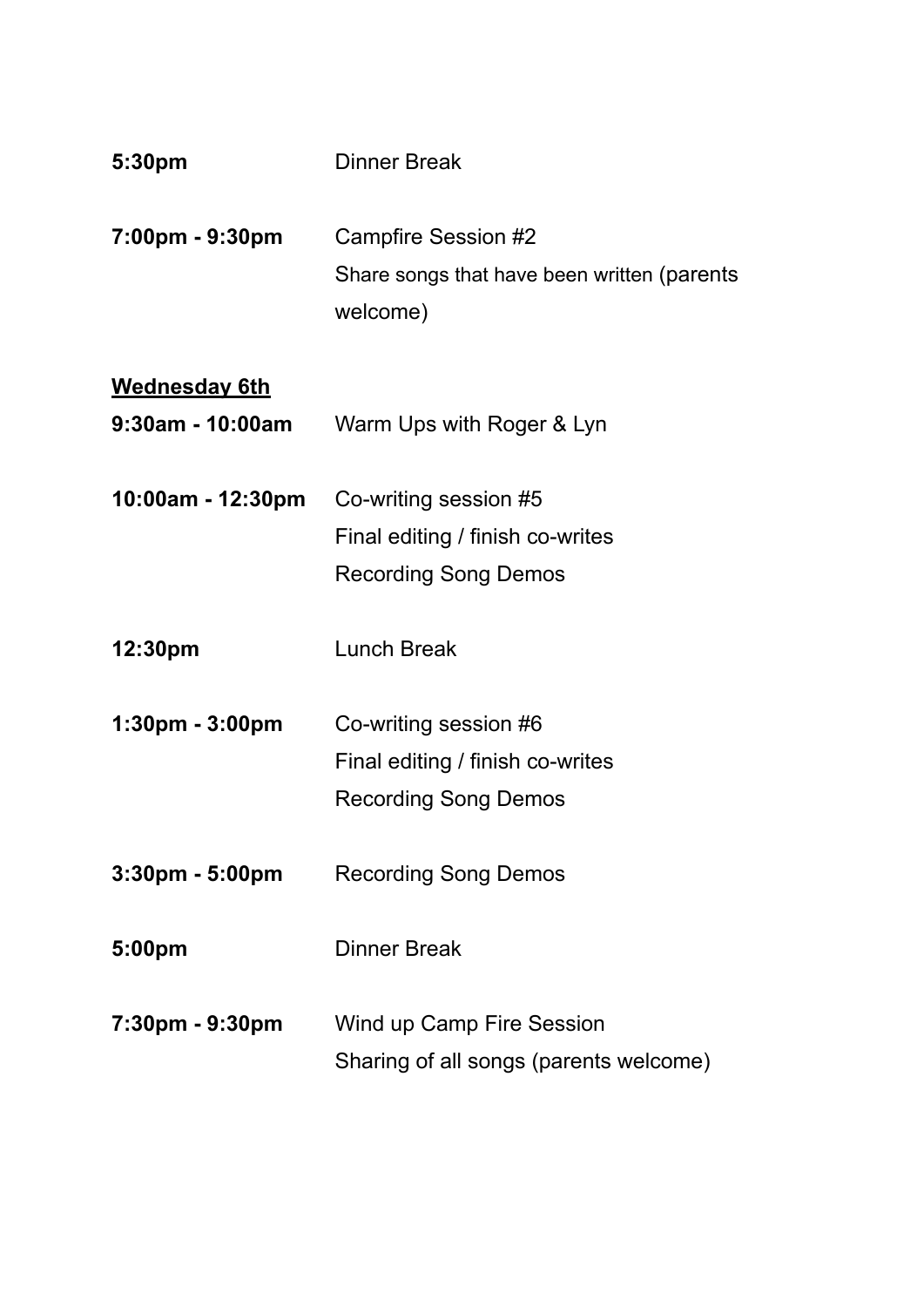

## Song Camp Sun 3rd - Wed 6th July 2022

Parent Time Table:

| <u>Monday 4th</u>                 |                                                  |
|-----------------------------------|--------------------------------------------------|
| 10:00am - 12:30pm                 | Session 1                                        |
|                                   | <b>Meet and Greet</b>                            |
|                                   | What kind of personality type is your child? (16 |
|                                   | personalities?)                                  |
| 12:30pm                           | <b>Lunch Break</b>                               |
| 2:00pm - 3:00pm                   | Session 2                                        |
|                                   | APRA / AMCOS Caroline McKnight presentation      |
| $3:00 \text{pm} - 4:00 \text{pm}$ | <b>PPCA</b>                                      |
|                                   | <b>ISRC Codes</b>                                |
|                                   | <b>Publishing Deals</b>                          |